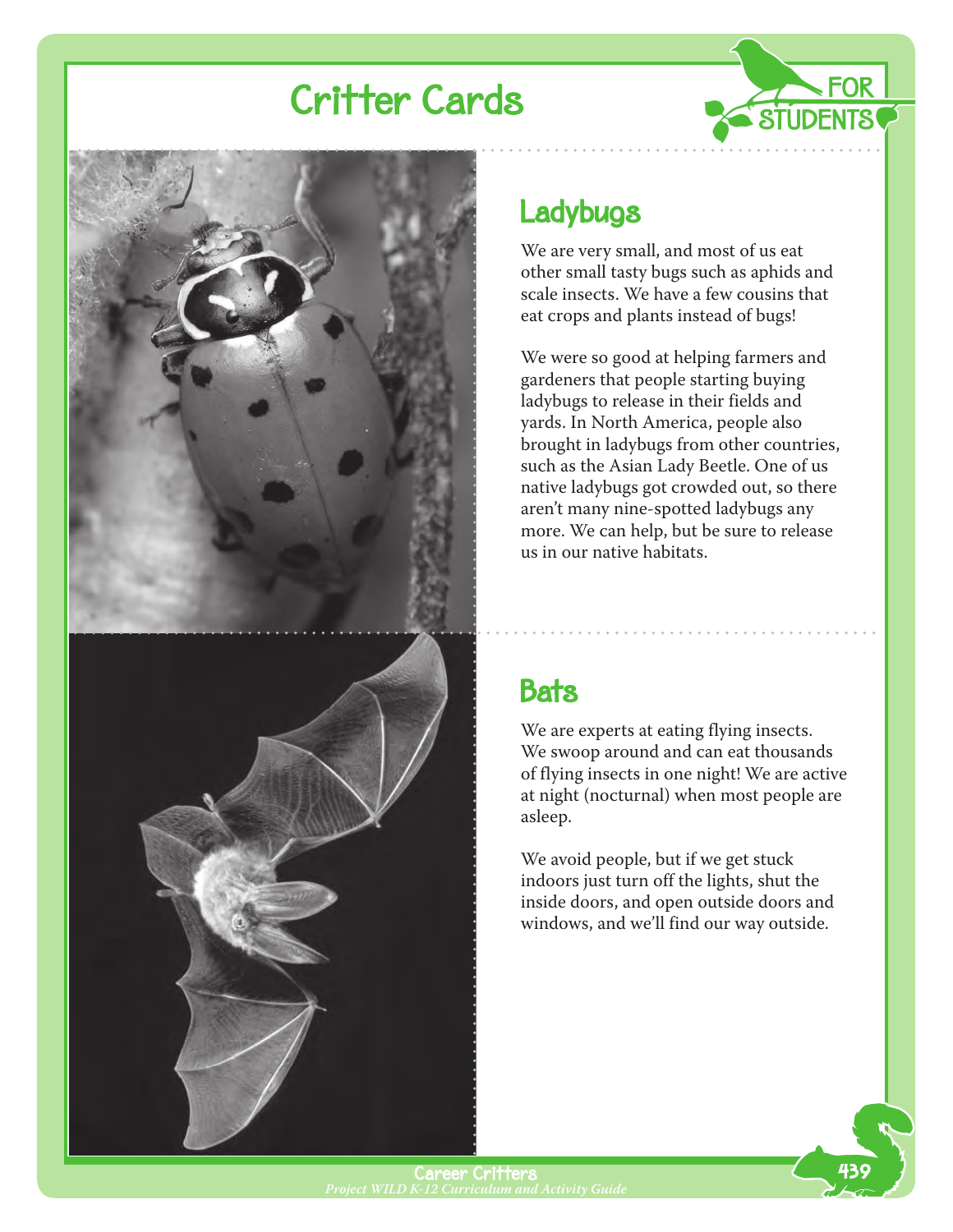



#### Willows

We are shrubs that grow along the edges of streams and beaver ponds. Our roots spread out and grow deep. They help hold the soil and keep it from getting washed away by floods.

When we are introduced to a new area that we like, some of our species can grow and spread rapidly.

#### Bullsnakes or Garter Snakes

We bullsnakes live in dry fields and around farms. We like to eat small mammals like prairie dogs and other rodents. Although we bullsnakes can grow to be very big (8 feet long and as thick as your leg), we are not venomous. And we garter snakes may only grow to 4 feet long, so we eat the smaller rodents around our homes in meadows, marshes, and woodlands.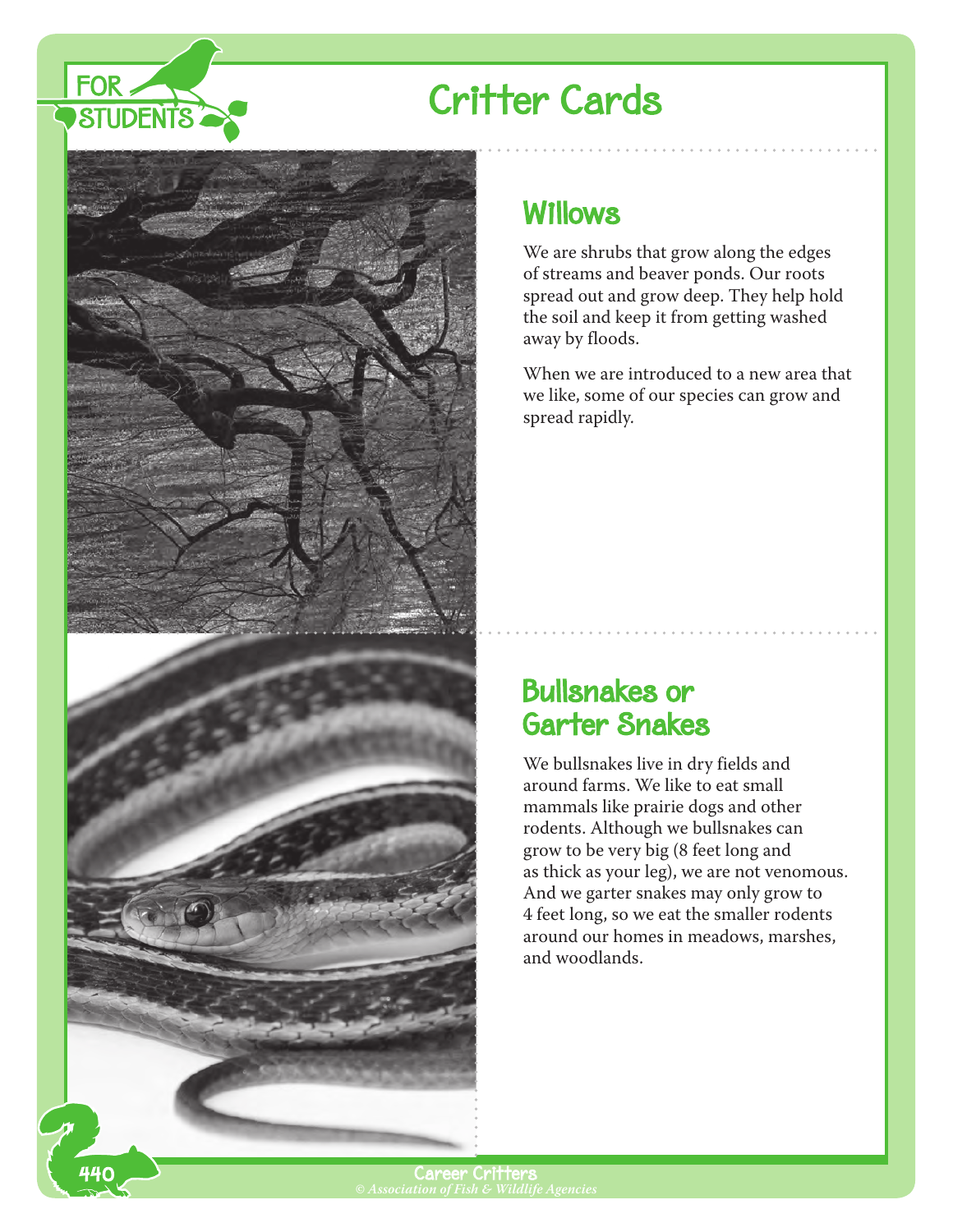



#### Peregrine Falcons

We are hawk-like birds that are built for speed. We live and nest near high cliffs, canyon walls, and even skyscrapers. We catch smaller birds to eat. Ecosystems with steep walls and plenty of birds can be good places for us.

**FOR** 

STUDENTS

### Squirrels

In the autumn, we collect acorns from oak trees and store them to eat in winter. Sometimes we hide our acorns underground. The only problem is we collect so many acorns that sometimes we forget where we've buried them! Some of these acorns sprout and grow into tall trees.

If you see a black-furred brother or sister of ours, it is the same species as a gray or fox squirrel—it just was born a different color!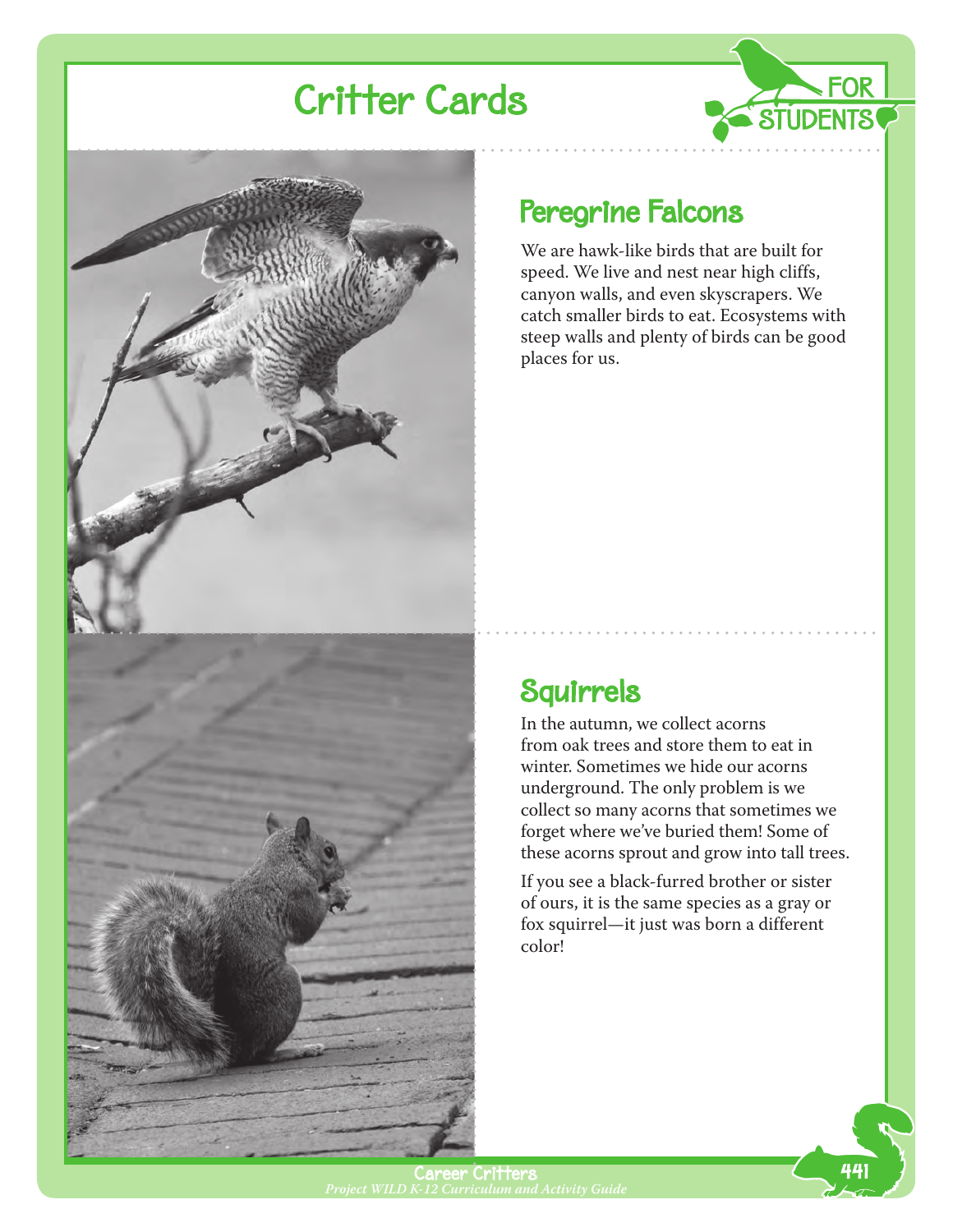



#### **Native Grasses**

We grow fast, and our deep roots help keep soil from blowing away in the wind and washing away in the rain. We are often the first plants to grow where the soil has been disturbed, and we can tolerate long periods with little water.

We also filter rainwater and help prevent floods. We can even absorb extra nitrogen and phosphorus from fertilizers and farms, and keep these from flowing into streams. It doesn't cost much money to plant us, and we don't need a lot of care to stay healthy.

### Gambusia Fish

We enjoy the nice warm waters of ponds and lakes. One reason is that mosquitoes do, too! A female adult mosquito lays her eggs in the water. The eggs hatch into wiggly worm-like animals that stay underwater. Eventually, they turn into flying mosquitoes. It's those underwater mosquito wigglers that we love to eat!

I don't naturally occur in most of the United States.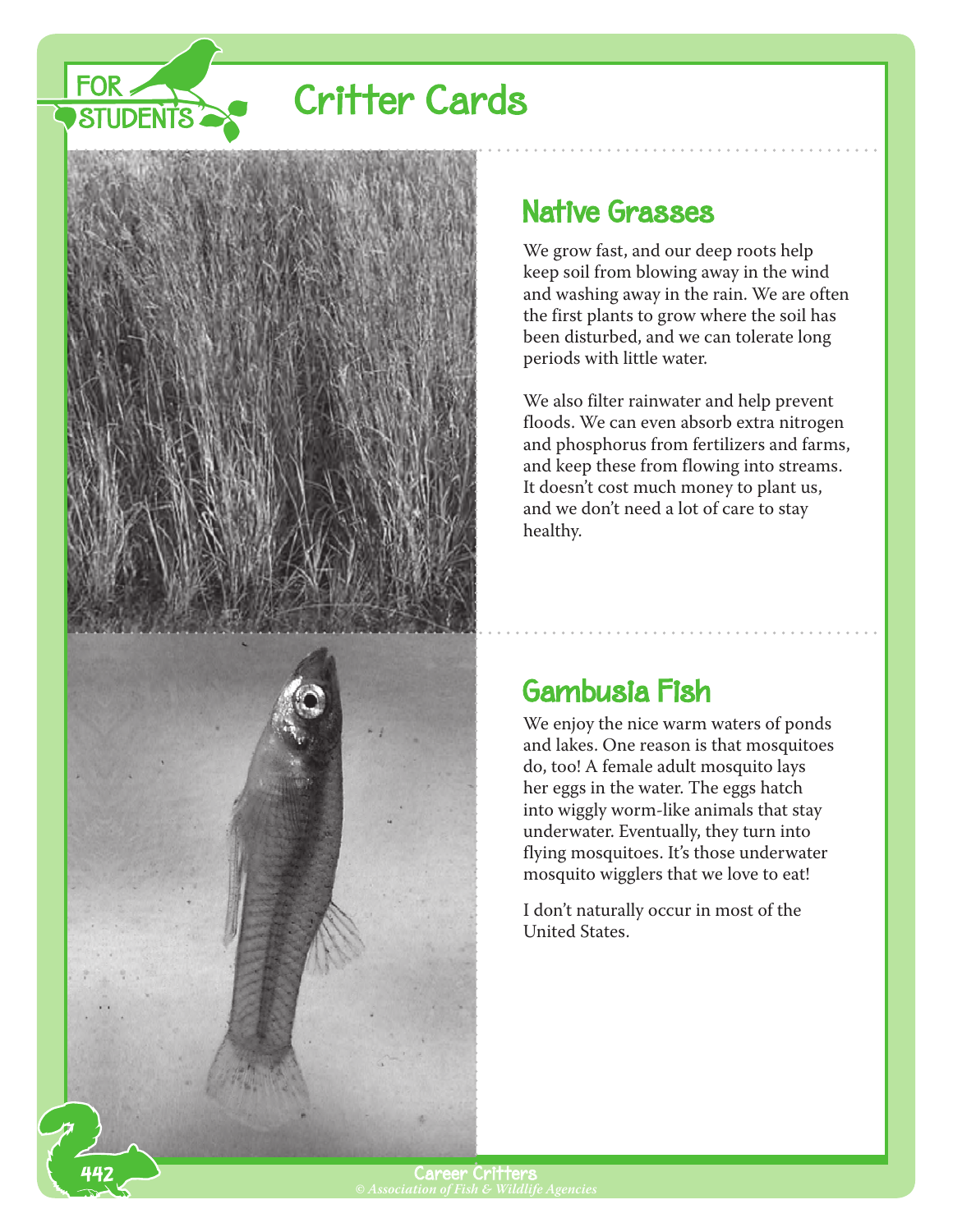



### **Woodpeckers**

We live in forests. We peck out the insects that live under the bark of sick or dead trees called snags. We also use our beaks to chip deep holes into trees where we build our nests. Sometimes these holes are used by other birds, such as bluebirds and nuthatches, for their nests. Our holes help to bring new varieties of birds into the forest.

#### **Beavers**

Using our big front teeth, we cut down trees and shrubs, chew them into smaller sticks, and build small dams. These dams help to slow down the water in streams and make deep, slow-moving pools that are great for wildlife and plants that like slower water. Our dams also slow down the water near our homes. Our homes are called lodges, and we enter these lodges from underwater to stay away from predators!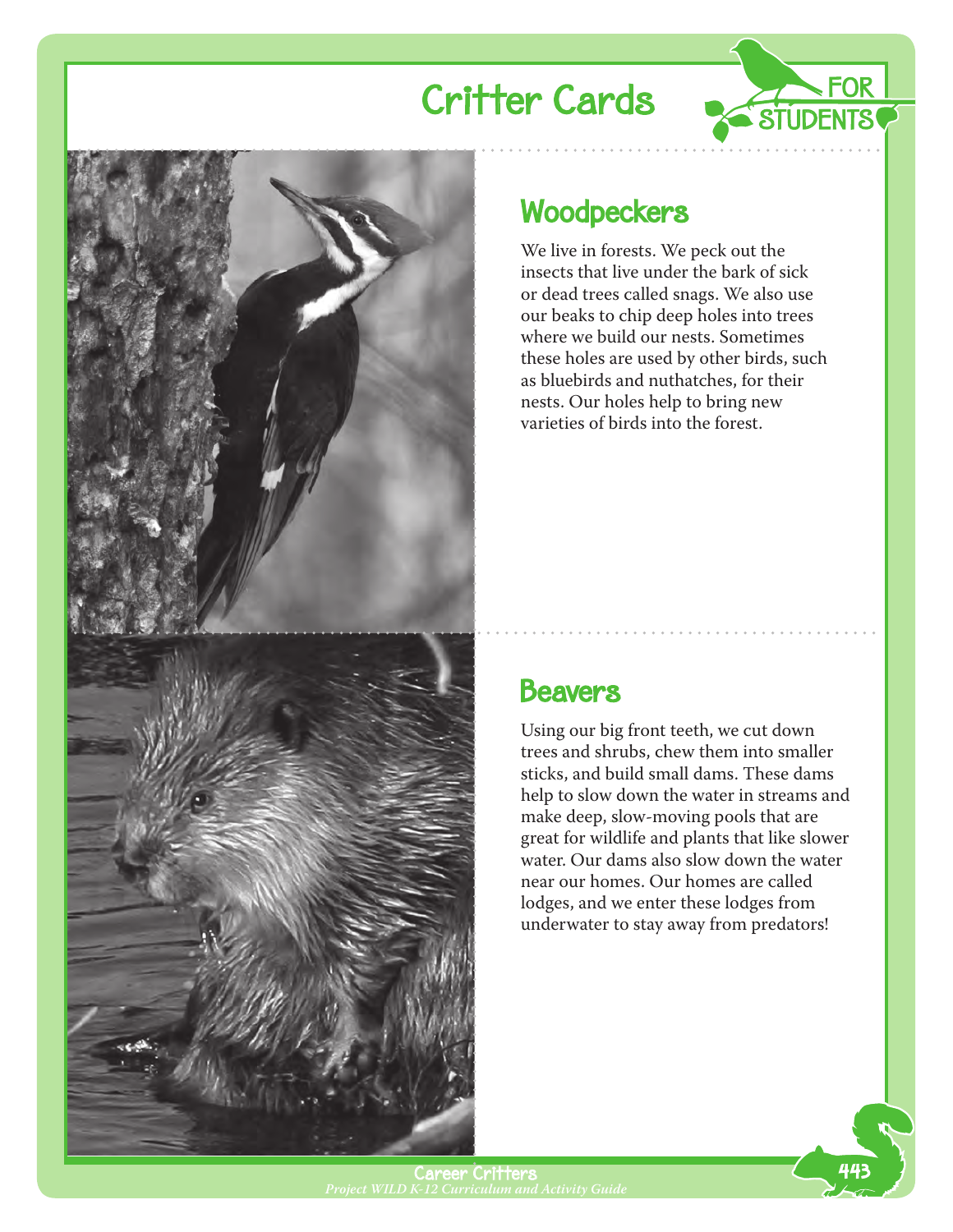





444

#### Western or Eastern Meadowlarks

We are robin-sized birds that live in fields and on farms. We are known for our beautiful song and the black "V" on our chests. Many people don't know we like to eat many insects.

We build our nests on the ground!

#### **Trees**

We trees do many good things for the environment. Our roots help to hold soil in place. We provide shade and keep areas cool. Our leaves help clear the air of some kinds of pollution, and remove  $CO<sub>2</sub>$  while adding oxygen to the air.

Plant diverse species of us that are suited to a habitat. Greater diversity allows some of us to keep living if a species-specific pest kills some of us—like when the emerald ash borer targets ash trees.